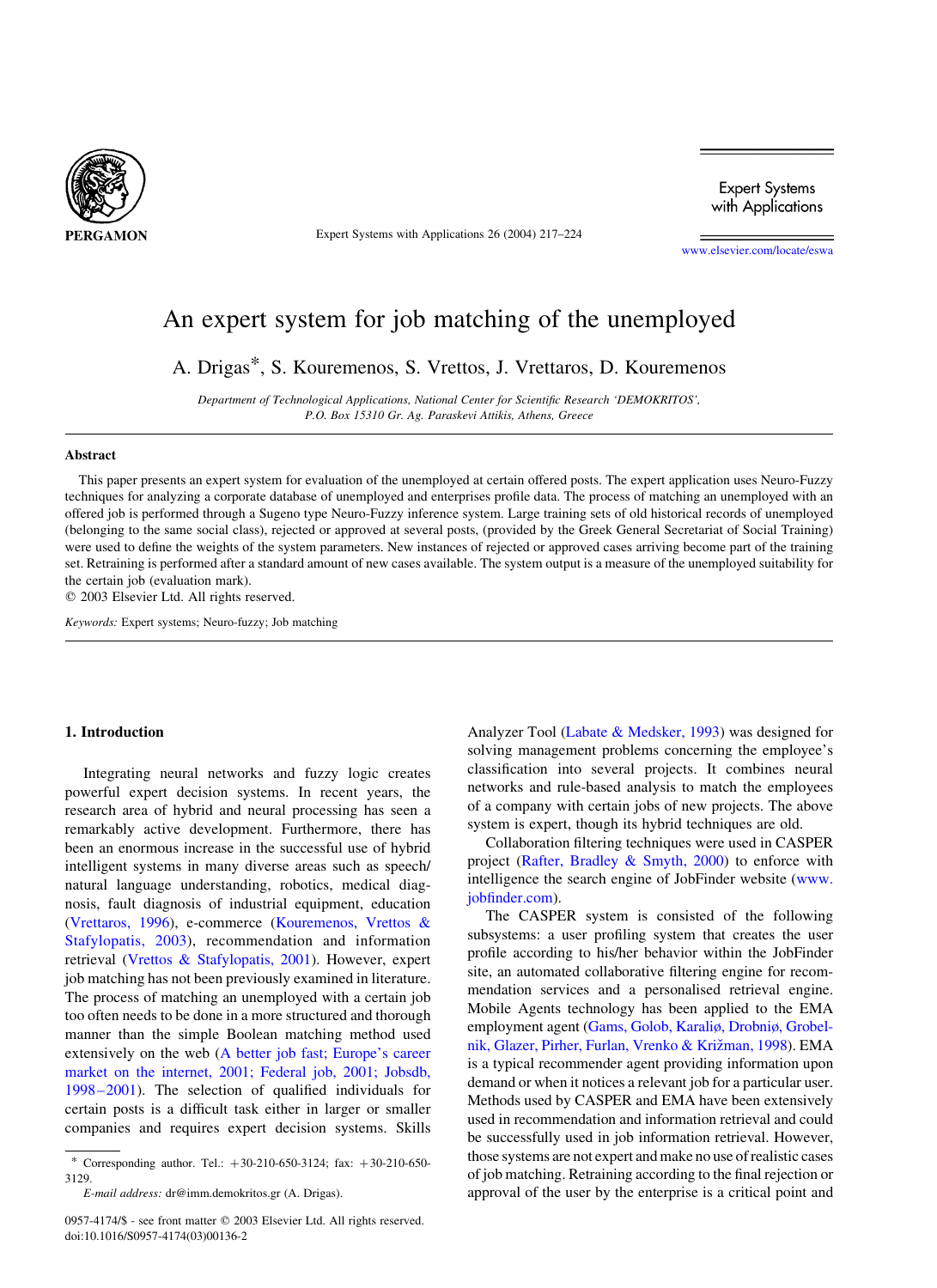

Fig. 1. The simplified architecture of the system. The exact part of the query limits the amount of records that will be evaluated by the Neuro-Fuzzy inference system. Approximate part for each record is fuzzified and the NFIS assigns a suitability measure.

should not be neglected. Not in few cases recommendation percentage was medium or even high while the enterprise employers rejected the unemployed after a typical interview. Intelligent recommender and retrieval systems do not support training and should be used for indicative retrieval of job information and not for real job matching.

The structure of the rest of our paper is the following. Section 2 sets analytically our system architecture and structure, Section 3 is a typical use case example—use and results of a certain real case of job matching. Conclusions are presented in Section 4. In Appendix A we present statistical data for a macroscopic view of the unemployed profile.

## 2. Description of the system

Our system has the following functional characteristics:

- 1. Connectivity with the corporate database that contains the unemployed, employers and offered jobs records.
- 2. Use of Neuro-Fuzzy techniques for the inductive (through examples) training of complex fuzzy terms. These terms contribute to the evaluation of the data and the final decision phase.
- 3. Supervised retraining of the Neuro-Fuzzy network when recommended by the administrator.
- 4. Fuzzy models that design and develop the fuzzy inference engine.
- 5. Combination–processing of the fuzzy elements for the final data evaluation.
- 6. Flexible and friendly user interface (Visual Basic input forms).

Our system is consisted of certain components (Fig. 1) that need to be integrated into the expert system for the extraction of the final output (evaluation mark of the unemployed).

The query/job opportunity is formulated using the following six fields [\(Fig. 2\)](#page-2-0):

- 1. Age
- 2. Education
- 3. Additional Education (Training)
- 4. Previous Employment (Experience)
- 5. Foreign Language (English)
- 6. Computer Knowledge

Generally, the query is consisted of two parts: the exact and the approximate. The exact part corresponds to binary criteria that the candidate must fulfill. In case of multiple binary criteria, the database is filtered so that all Boolean expressions are satisfied. The approximate part of the query is fuzzified and fed as an input to a Sugeno type FIS ([Jang,](#page-6-0) [Sun & Mizutani, 1997; Sugeno & Kang, 1988](#page-6-0)).

The output of the FIS is the evaluation mark of the unemployed concerning a certain employment (how suitable is the unemployed for the certain job). This problem is a functional approximation problem with continuous inputs. That means, it is a problem of supervised learning. We used previous unemployed evaluation experience to train the inner parameters of the FIS.

## 2.1. Rule base of the system

There is a fuzzy rule for every criterion that is to be met, of the form:

Candidate's X matches X Criterion

where X can be one of the fuzzy sets (Age, Education, Training, Experience, Language, Computer Knowledge). The set of all these rules constitute the rule base of the system ([Table 1\)](#page-2-0).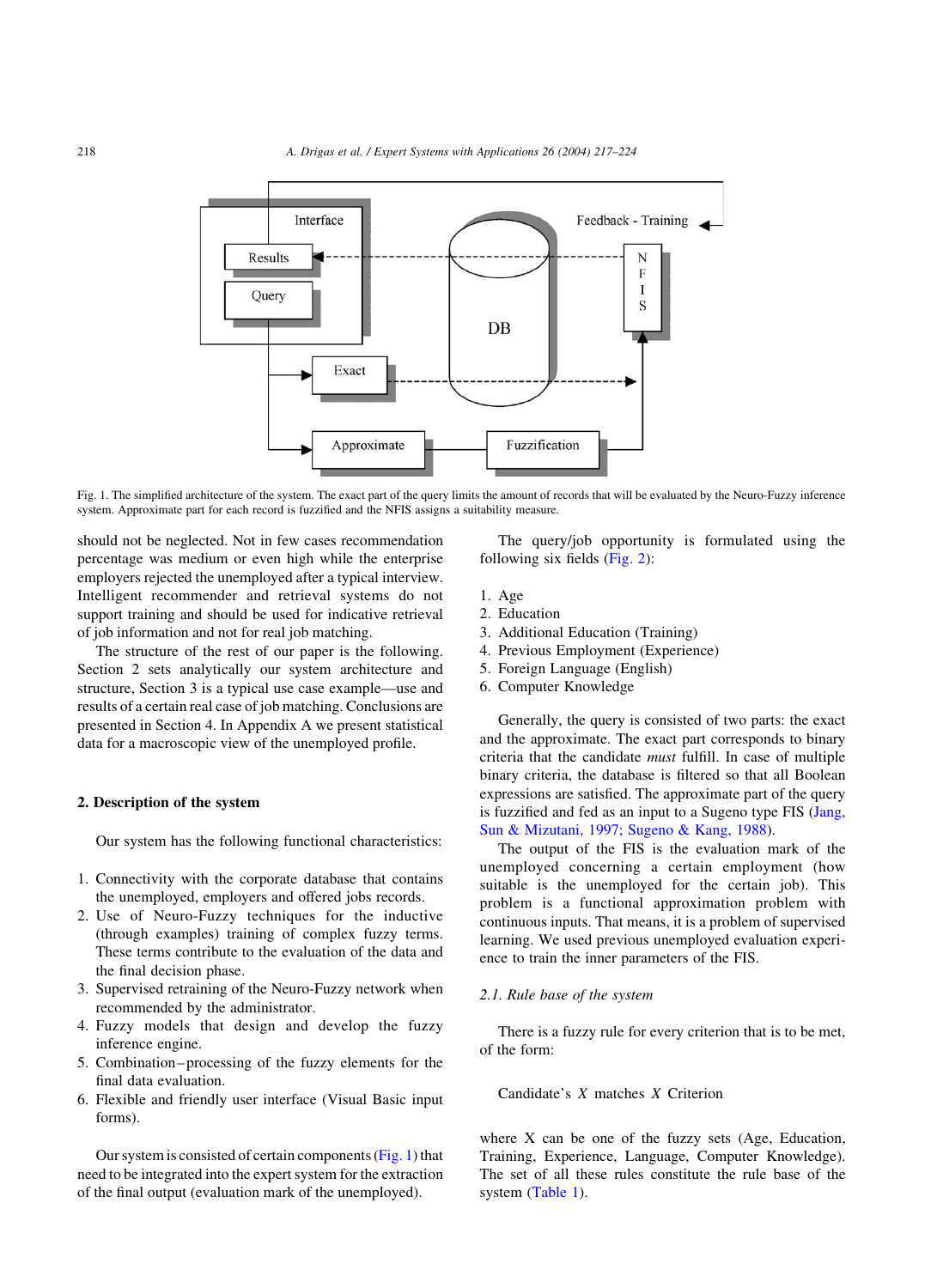Table 2

<span id="page-2-0"></span>

Fig. 2. The Sugeno type Neuro-Fuzzy inference system.

#### 2.2. Fuzzification and rule evaluation

In the following paragraphs, we will describe the exact fuzzification methods of the fields that formulate the query.

We make extensive use of the notion of Fuzzy Relations ([Jang et al., 1997\)](#page-6-0). Binary fuzzy relations are fuzzy sets in  $XXY$  which map each element in  $XXY$  to a membership grade between 0 and 1. More formally: Let X and Y be two

Table 1 The rule base of the system

Candidate's age matches age criterion Candidate's education matches education criterion Candidate's training matches training criterion Candidate's experience matches experience criterion Candidate's F. language matches F. language criterion Candidate's C. knowledge matches C. knowledge criterion

| The specialities relation matrix (speciality membership) |      |      |      |          |      |      |      |
|----------------------------------------------------------|------|------|------|----------|------|------|------|
|                                                          | 4513 | 4514 | 4515 | 4531     | 4532 | 4533 | 4590 |
| 4513                                                     |      | 0.9  | 0.5  | 0.2      | 0.1  | 0    | 0.3  |
| 4514                                                     | 0.9  |      | 0.5  | 0.2      | 0.1  | 0    | 0.3  |
| 4515                                                     | 0.5  | 0.5  |      | $\Omega$ | 0.25 | 0.2  | 0.4  |
| 4531                                                     | 0.2  | 0.2  | 0    |          | 0.9  |      | 0    |
| 4532                                                     | 0.1  | 0.1  | 0.25 | 0.9      |      | 0.4  | 0.1  |
| 4533                                                     | 0    | 0    | 0.2  |          | 0.4  |      | 0.2  |

4590 0.3 0.3 0.4 0 0.1 0.2 1

universes of discourse. Then

$$
\mathbf{x}_R = \{((x, y), \mathbf{x}_R(x, y)) | (x, y)\}\tag{1}
$$

The above equation is a binary fuzzy relation in  $X<sub>x</sub>$  Y. When X, Y are discrete we can describe a fuzzy relation using a relation matrix of the form

$$
\mu(1,1) \dots \mu(1,n) \nR = \dots \dots \dots \n\mu(m,1) \dots \mu(m,n)
$$
\n(2)

where  $\mu(i, j)$  is the membership value for *i*, *j*.

For the fuzzification of education, additional education and previous employment fields, we developed a fuzzy relation between different specialities. This fuzzy relation indicates the relevance between different specialities. The membership values were determined after several interviews from enterprise employers about the relation between different specialities. The final value for each speciality is the average value of the interviews results. We created a relation matrix called speciality membership (Table 2) of the different specialities belonging to the same category (e.g. mechanics, engineers). We used special codes to define the categories and subcategories of the employments. In Table 2, code '45' is the general category of the employment 'Manufacture' and '4513', '4514', '4590' are the specialities of the certain employment.

#### 2.2.1. Age

The age match membership function is based on the acknowledgment that the employers can determine age limits for each applicant (20–30, 25–25, etc.). For this, we defined a fuzzy membership function for the ages that satisfy the predefined limits which escalates smoothly between these limits (Fig. 3). In this way, capable applicants



Fig. 3. The age parameter membership function.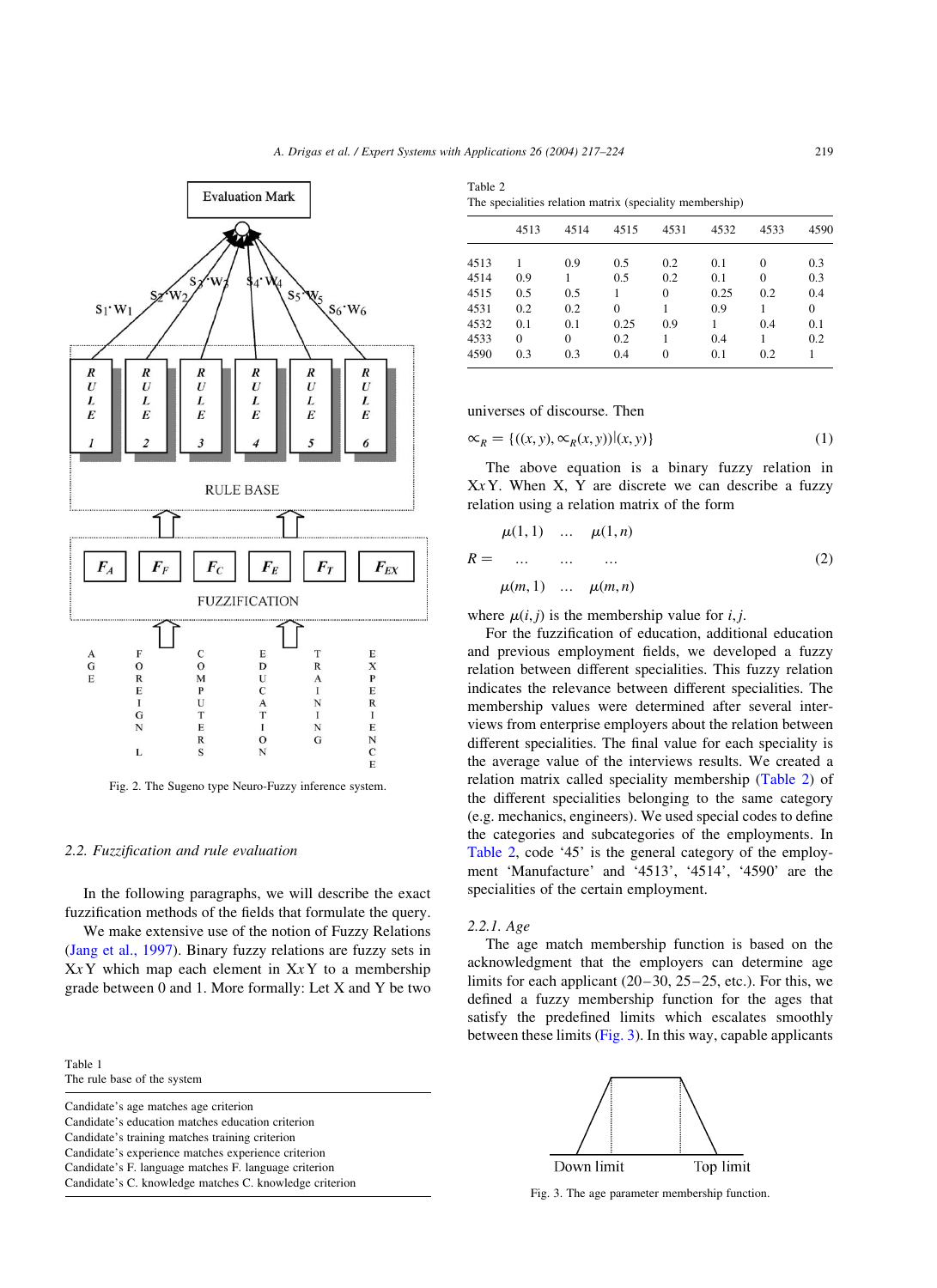who diverge slightly from the age limits are not rejected. So, the strength  $s_1$  of the rule

Candidate's Age matches Age Criterion

is given by the value of Age match (membership value).

## 2.2.2. Education

The user education is recorded into three fields: basic education, degree and post-graduate. These qualifications are recorded as work codes with a general approved coding method. The rule:

Candidate's Education matches Education Criterion

is realized as a fuzzy relation between the fields Candidate's Education and Education Request (Table 3).

The rule strength  $s_2$  is the product of Education Match with Profession Membership.

#### 2.2.3. Additional education (training)

In this field, we record the possible additional user education at certain employments. This field can take only two values  ${Yes: 1, No: 0}.$  The strength  $s<sub>3</sub>$  of the rule:

Candidate's Training matches Training Criterion

is given as the product of Training Match {0,1} with Profession Membership.

#### 2.2.4. Previous employment (experience)

In the same way, the previous experience of the user is recorded up to three records with the same coding method. This field can take only two values {Yes: 1, No: 0}. The strength  $s_4$  of the rule:

Candidate's Experience matches Experience Criterion

is given as the product of Experience Match {0,1} with Profession Membership.

#### 2.2.5. Foreign language–computer knowledge

The foreign language and the computer knowledge are recorded combined with fuzzy terms concerning the level of the knowledge (Average, Good, Very Good, Excellent) (Table 4).

Table 3

Fuzzy relation of candidate's education (C) and education request (R)

| C                   | R            |        |           |  |
|---------------------|--------------|--------|-----------|--|
|                     | <b>Basic</b> | Degree | Post-grad |  |
| Basic               |              | 0.7    | 0.5       |  |
|                     |              |        | 0.7       |  |
| Degree<br>Post-grad |              |        |           |  |

#### Table 4

Fuzzy relation of candidate's F. language (computer knowledge) and F. language request (computer knowledge request)

| C         | R       |      |           |           |  |  |
|-----------|---------|------|-----------|-----------|--|--|
|           | Average | Good | Very good | Excellent |  |  |
| Average   |         | 0.5  | 0.3       | 0.1       |  |  |
| Good      |         |      | 0.8       | 0.5       |  |  |
| Very good |         |      |           | 0.8       |  |  |
| Excellent |         |      |           |           |  |  |

The strengths  $s_5$ ,  $s_6$  of the rules:

Candidate's F. Language matches F. Language Criterion Candidate's C. Knowledge matches C. Knowledge Criterion

are given as the Foreign Language match and Computer Knowledge match, respectively.

#### 2.3. Training

Every rule has a contribution to the final decision which is denoted using a weight  $w_i$  for field i. These weights are constrained in the interval  $[0-1]$ , where 0 means least significant and 1 very significant. These weights change using machine learning algorithms on example cases ([Jang,](#page-6-0) [1993\)](#page-6-0). We trained the weights of the FIS through training samples collected from previous enterprises hiring cases. If proposed post is actually accepted then it is considered as a positive sample and as a negative sample otherwise. The elements produced are placed into a file, the training set of the Neuro-Fuzzy. These data (inputs/outputs) are repetitively placed into the Neuro-Fuzzy network forming its weights. The system performance is checked through a test set data formed by the employment of the certain query.

Each training sample supplies the input and the output of the network with the desirable output. During training procedure, the network parameters (weights) are adapted through the training in a way to reduce the mean square error between the real and the desirable output. By the end of the training, the network should be able to treat completely new data (generalization capability). For formally, let  $(s^i, d^i)$ ,  $i = 1, ..., n$  be the training data, where  $s^i = (s_1^i, ..., s_6^i)$  the criteria satisfaction for training case *i*, and  $d^i$  is 1 if the proposed post for case i was accepted and 0 otherwise. Training aims at finding a weight vector  $w$  that minimizes the constrained linear least-squares [\(Matlab](#page-7-0) [Optimization Tool box](#page-7-0))

$$
E(w) = \frac{1}{2} \sum_{i=1}^{n} \left( \sum_{j=1}^{m} s_j^i \cdot w_j - d_i \right)^2 = \min \tag{3}
$$

s.t.

$$
lb_j \le w_j \le ub_j
$$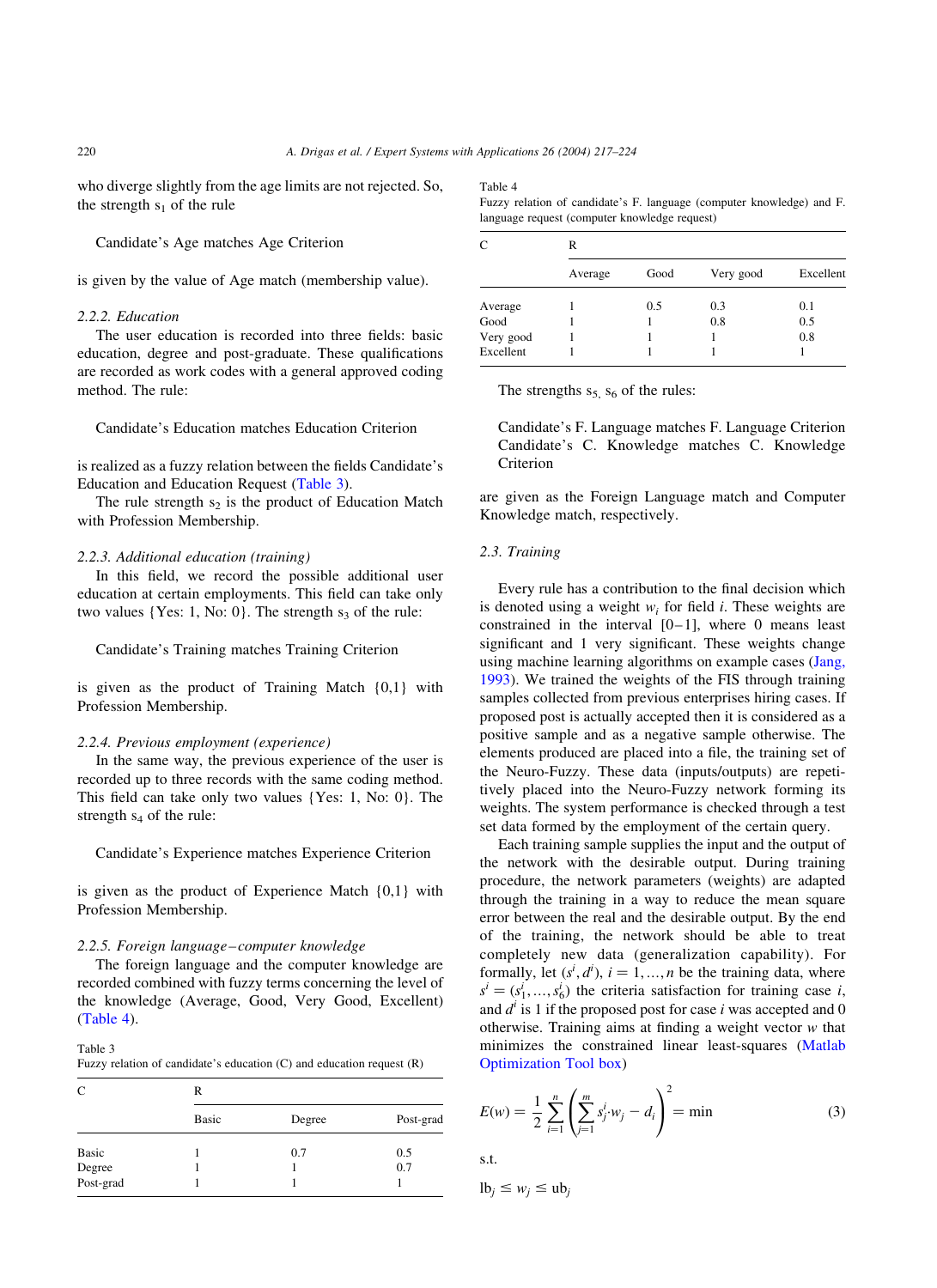<span id="page-4-0"></span>

| <b>Speciality</b>                    | 4513<br>$\overline{\phantom{a}}$ |         | Foreign Language - English  | Good | ☑ |
|--------------------------------------|----------------------------------|---------|-----------------------------|------|---|
| <b>Education</b>                     | <b>Basic</b>                     | □       | <b>Additional Education</b> | Yes  | □ |
| Age                                  | $26 - 35$                        | □       |                             |      |   |
| <b>Previous</b>                      | Yes                              | □       |                             |      |   |
| <b>Experience</b>                    |                                  |         |                             |      |   |
| <b>Sex</b>                           | Man                              | □       |                             |      |   |
| <b>Military</b><br><b>Obligation</b> | Yes                              | □       |                             |      |   |
| Computer                             | Average                          | ☑<br>▾  |                             |      |   |
| Knowledge                            |                                  |         |                             |      |   |
| <b>Enterprise Code</b>               | 12                               | $\cdot$ |                             |      |   |

Fig. 4. The user interface of the query to the expert system. The CheckBox next to each input field enables exact or approximate logic.

swhere  $\mathbf{I} \mathbf{b}_i$  is the lower bound of weight j and  $\mathbf{u} \mathbf{b}_i$  is the upper bound. So, training is performed in such a way that provides us with inside knowledge of the decision process of the Neuro-Fuzzy network, while prior knowledge of the relative importance of criteria can also included in the system. Different combinations of  $lb_i$  and  $ub_i$  can be evaluated using the method of leave-one-out cross validation, where for a particular set of parameters  $(lb_i, ub_j \t j = 1, ..., m)$  we repetitively train the network using  $n - 1$  training data and use the data left as a test sample (Cherkassky  $\&$  Mulier, [1998](#page-6-0)). The mean square error over all data when used as test samples (generalization capability) is the criterion to choose among constraints. Retraining is performed after a standard amount of new cases available (defined by the administrator).

## 3. Example

Till now, the General Secretariat of Social Training has registered 1.283 unemployed and 3.859 enterprises (0.34% primary, 32.83% secondary and 66.83% tertiary sector). In Appendix A we present a statistical analysis of the database regarding the evaluation criteria—inputs of the expert system. This macroscopic view of the database contributes better understanding of the unemployed special profile—the biggest percentage of registered users are resettlers, while the rest include released, detainees, underage offenders, single parent, gypsies, immigrants, former users and general population—and the expert system results. The age distribution appears in [Fig. A1](#page-6-0) where is clearly shown that most unemployed are aged between 26 and 35. [Fig. A2](#page-6-0) indicates that 63% have only basic education. [Figs. A3](#page-6-0) [and A4](#page-6-0) show that only 2% have been educated additionally and 15% have previous experience correspondently. Regarding the fields Foreign Language and Computer Knowledge, [Figs. A5 and A6](#page-6-0) show that most unemployed have average knowledge.

The present example concerns the expression of interest by an International Manufacturing enterprise for a new employee for furniture manufacturing (speciality

| <b>Results of Query</b>      |                   |                        |  |  |  |
|------------------------------|-------------------|------------------------|--|--|--|
| $\mathcal{N}$<br>120<br>Code | <b>Unemployed</b> | 闛<br><b>Evaluation</b> |  |  |  |
| P <sub>1</sub>               | Papanikolopoulos  | 80 %<br>Ú,             |  |  |  |
| P <sub>2</sub>               | Panagiotidis      | 70%                    |  |  |  |
| P <sub>3</sub>               | Ifantidis         | 60%                    |  |  |  |
| P <sub>4</sub>               | Ioakemidis        | 55 %                   |  |  |  |
| P <sub>5</sub>               | Kostelidis        | 40%                    |  |  |  |
| <b>P6</b>                    | Aygerinos         | 35%                    |  |  |  |
| P7                           | <b>Tsoulfas</b>   | 32%                    |  |  |  |
| P8                           | Mpaiktarakov      | 20%                    |  |  |  |
| P <sub>9</sub>               | Papadopoulos      | 15%                    |  |  |  |
| P10                          | Sidiropoulos      | 10%                    |  |  |  |
| P11                          | Xanthopoulos      | $5\%$                  |  |  |  |

Fig. 5. The results of the query. Clicking on the unemployed with the highest mark, we see his contact profile.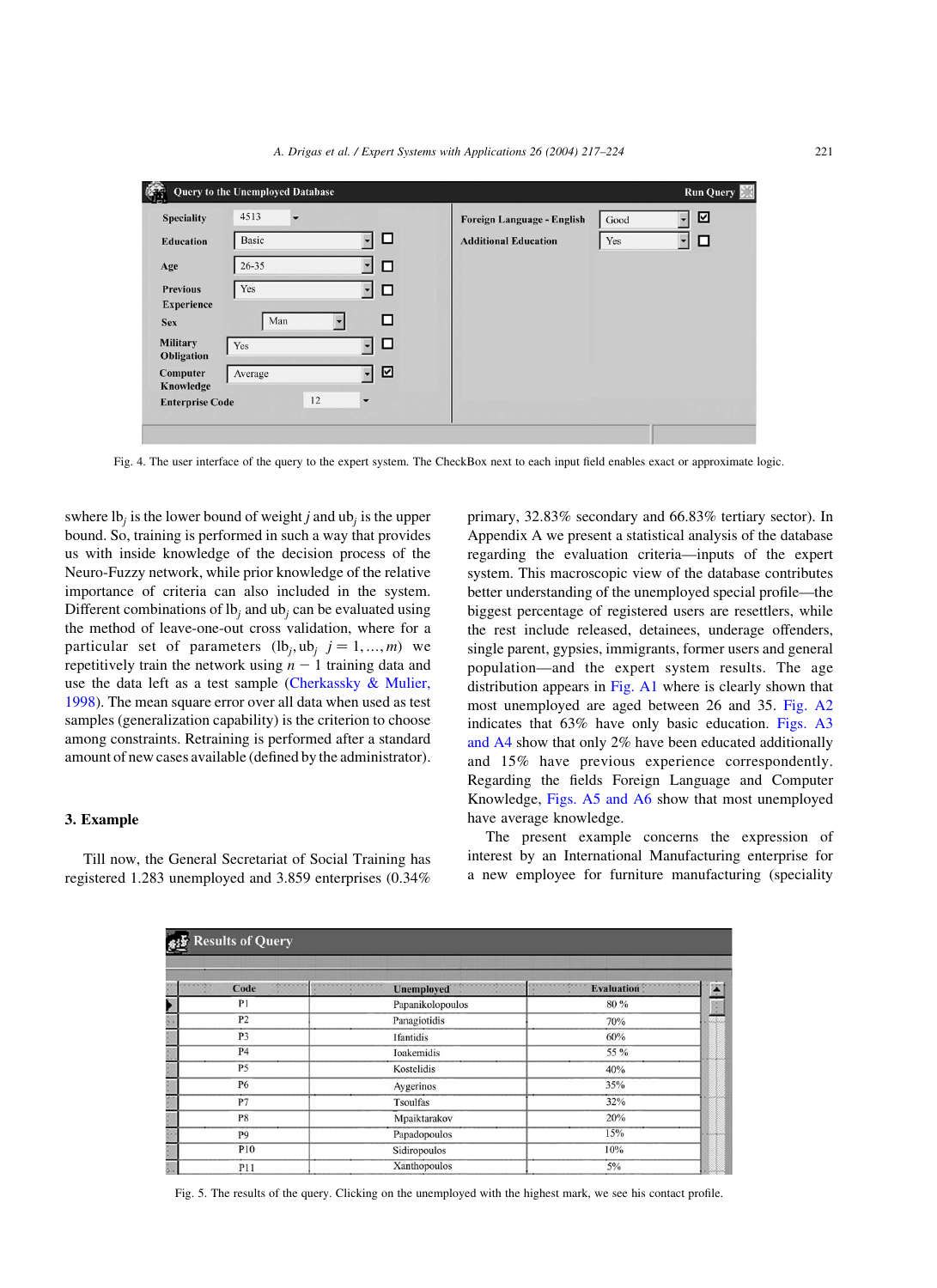| Unemployed Profile<br>巨 |                    |                                       |                  | Update                   | 兴  |
|-------------------------|--------------------|---------------------------------------|------------------|--------------------------|----|
| <b>Surname</b>          | Papanikolopoulos   | Name                                  | <b>Dimitrios</b> |                          |    |
| <b>Target Group</b>     | General Population |                                       |                  |                          |    |
| <b>Father Name</b>      | Nikolaos           | <b>Sex</b>                            | Man              |                          |    |
| <b>Date of Birth</b>    | 4/8/1970<br>▼      | <b>Military</b><br><b>Obligations</b> | Yes              |                          |    |
| <b>Place of Birth</b>   | Athina             | Family                                | <b>Widowed</b>   |                          |    |
| <b>Address</b>          | Abidoy             | <b>Children</b>                       |                  | Age<br>1                 | 15 |
| <b>Number</b>           | 15772<br>P.O<br>20 |                                       |                  |                          |    |
| City                    | Athina             | <b>Current Situation</b>              |                  | Unknown                  |    |
| <b>Phone Number</b>     |                    |                                       |                  | <b>See Query History</b> |    |

Fig. 6. The profile of the unemployed. The 'See Query History' link retrieves the history of the unemployed queries.



Fig. 7. The history of the relevant queries. 'Contact', 'Interview', 'Rejected', 'Denied Post' checkboxes are used to register contact with the unemployed, interview with the employer, rejection, denial of post correspondently. Denial Reasons and Additional Comments are used for informational reasons. Query History is used for retraining at the certain speciality.

code 4513). The administrator of the system adds the enterprise profile to the database. The speciality of the post and its qualifications are registered into the query form [\(Fig. 4](#page-4-0)). The parameters of the query consist the inputs of the expert system. Checking or not the checkbox next to each field is used to enable the use of exact or approximate logic correspondently. In the present use case study, only average Computer Knowledge and good Knowledge of English are considered as demandable and for this are checked as exact part. Pressing the 'Run Query' button, the administrator poses the present query to the expert system to match the unemployed with the certain post. The results of the expert system, concerning the query of [Fig. 4](#page-4-0) appear in [Fig. 5](#page-4-0) along with the evaluation mark of the unemployed  $(0-100\%)$ . The unemployed with the highest mark is recommended to the enterprise for interview. Clicking on the unemployed with the highest mark, we see his/her personal profile (Fig. 6) created at his registration. Clicking on

'See query history', we see the history of the query (Fig. 7).

## 4. Conclusions

In this paper, a hybrid expert system is developed for job matching. The application was applied to a special social class of unemployed described macroscopically in Appendix A. The performance of the system (percentage of applicants that were hired) was examined using weights manually selected with equal importance  $(w_i = 0.5)$ instead of weights learned by training. Although relative performance for every speciality is different, learning weights lead to an average 10% increase in job matching. The fields of age and previous employment were found to be very strongly weighted by the system. This fact may be due to the special profile of the unemployed (most being resettlers).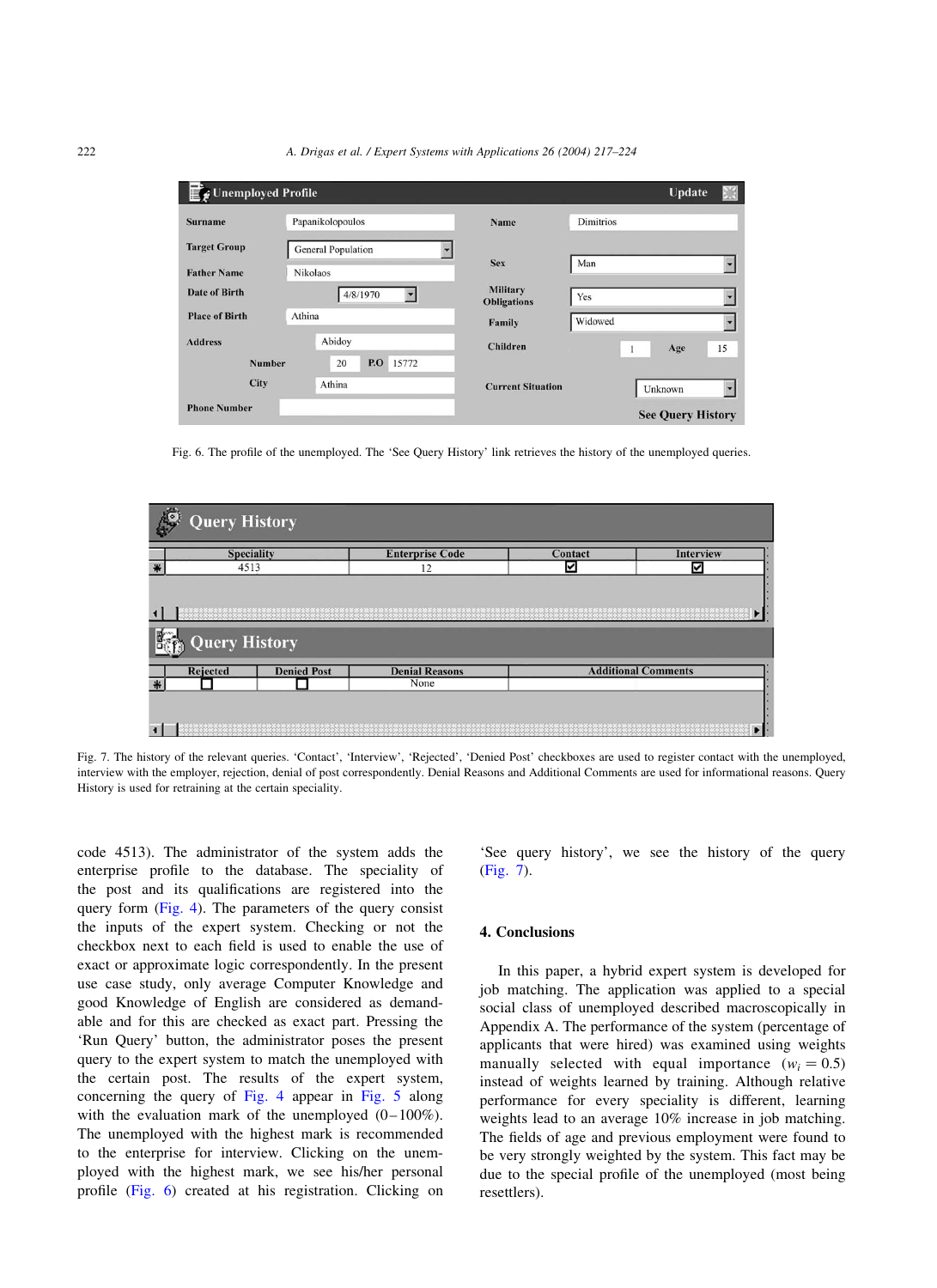## <span id="page-6-0"></span>Acknowledgements

Research work of this paper is partly funded by the Greek General Secretariat for Research and Technology



Fig. A1. Age.



Fig. A2. Education.



Fig. A3. Additional education.



Fig. A4. Previous experience.







(GSRT), through the research project 'SINXRIMATO-DOTISI'.

## Appendix A

Figs. A1–A6

## References

- A better job fast <http://www.myjobsearch.com>.
- Cherkassky, V., & Mulier, F. (1998). Learning from data. New York: Wiley. Europe's career market on the internet (2001). [http://jobpilot.co.th.](http://jobpilot.co.th)
- Federal job (2001). [http://www.fedworld.gov/jobs/jobsearch.html.](http://www.fedworld.gov/jobs/jobsearch.html)
- Gams, M., Golob, P., Karaliø, A., Drobniø, M., Grobelnik, M., Glazer, J., Pirher, J., Furlan, T., Vrenko, E., & Križman, R. (1998). EMAzaposlovalni agent, [http://www-ai.ijs.si/~ema/EMA\\_Info-e.html.](http://www-ai.ijs.si/(ema/EMA_Info-e.html)
- Jang, J. S. R. (1993). ANFIS: adaptive-network-based fuzzy inference system. IEEE Transactions on System, Man, and Cybernetics, 23(5/6), 665–685.
- Jang, J.-S. R., Sun, C.-T., & Mizutani, E. (1997). Neuro-fuzzy and soft computing: a computational approach to learning and machine intelligence. Matlab curriculum series, Englewood Cliffs, NJ: Prentice-Hall.
- Jobsdb (1998–2001). Top jobs and careers in asia and around the globe. [http://www.jobsdb.com.](http://www.jobsdb.com)
- Kouremenos, S., Vrettos, S., & Stafylopatis, A. (2003). An intelligent agent-mediated web trading environment. IEEE/WIC international conference on web intelligence (WI 2003), in press.
- Labate, F., & Medsker, L. (1993). Employee skills analysis using a hybrid neural network and expert system. In IEEE international conference on developing and managing intelligent system projects. Los Alamitos, CA, USA: IEEE Comput. Soc. Press.

**Language (English)**